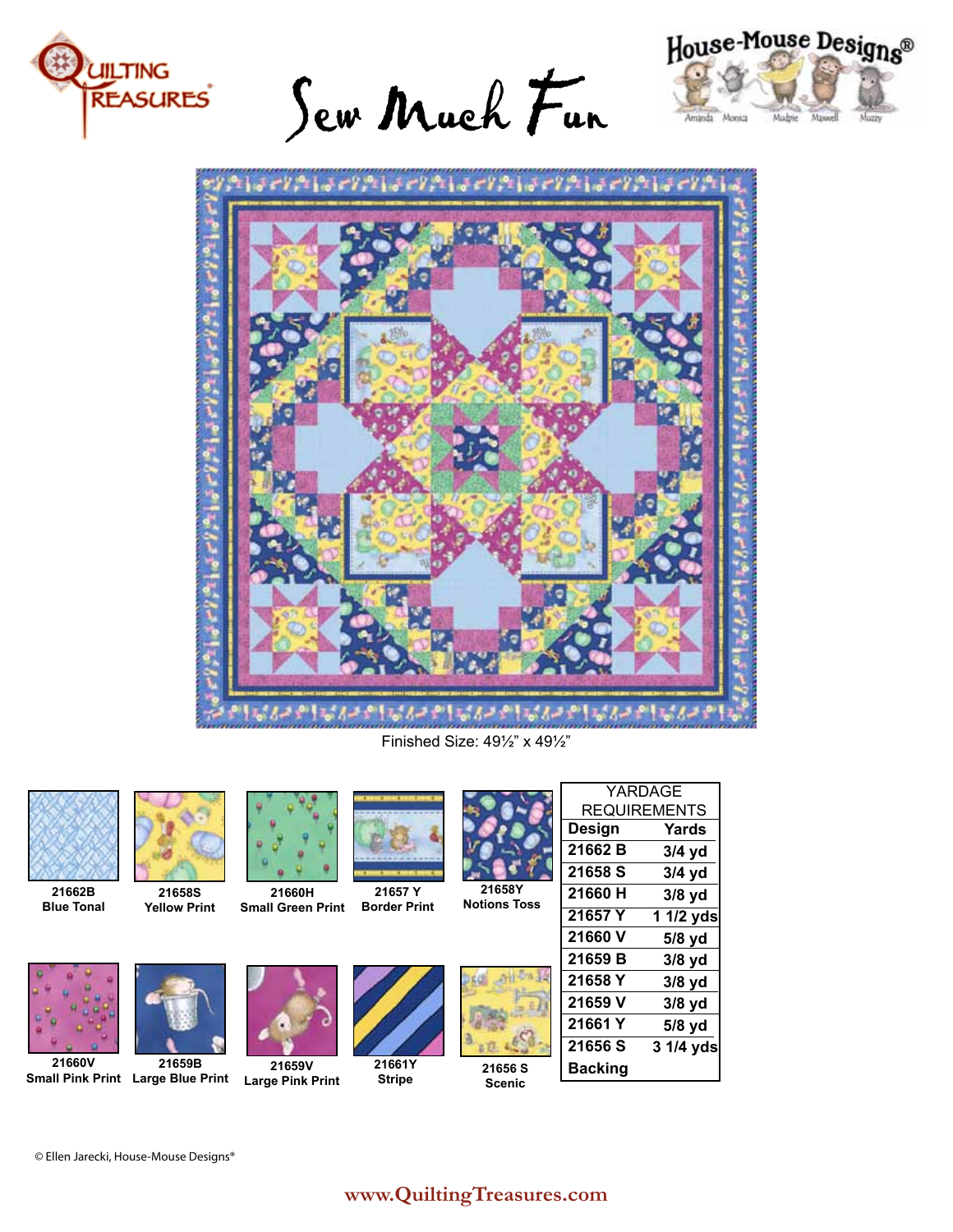

Sew Much Fun



Quilt Designed by: Diane Nagle, Skill level: Advanced **CUTTING: WOF= width of fabric**

#### **BLUE TONAL:**

Cut (3) Strips @ 2 ½" x WOF; Sub cut (40) 2 ½" squares.

Cut (1) Strip @ 4  $\frac{1}{2}$ " x WOF; Sub cut (16) 2  $\frac{1}{2}$ " x 4  $\frac{1}{2}$ " rectangles.

Cut (1) 9 ¼" square, cut twice on diagonal.

#### **YELLOW PRINT:**

Cut (1) Strip  $@$  4  $\frac{1}{2}$ " x WOF; Sub cut (4) 4  $\frac{1}{2}$ " squares

Cut (1) Strip @ 9 ¼" x WOF; Sub cut (1) 9 ¼" square, cut twice on diagonal. Sub cut  $(4)$  5  $\frac{3}{4}$ " squares.

Cut (2) Strips  $@$  2  $\frac{1}{2}$ " x WOF; Sub cut (32) 2  $\frac{1}{2}$ " squares.

#### **SMALL GREEN PRINT:**

Cut (1) Strip @ 2  $\frac{1}{2}$ "x WOF; Sub cut (4) 2  $\frac{1}{2}$ " x 4  $\frac{1}{2}$ " rectangle,  $(4)$  2  $\frac{1}{2}$ " squares.

Cut (2) Strips @ 2 7/8" x WOF. Sub cut (16) 2 7/8" squares, cut once on diagonal.

#### **BORDER PRINT:**

Cut (4) lengthwise strips 4" x length of fabric on dark blue panel. Cut (2) 3  $\frac{1}{4}$ " x length of fabric from light blue panel. ¼" seam allowance extends beyond arrows in diagram below. Width of cut includes seam allowance.



#### **SMALL PINK PRINT:**

Cut (4) Strips @ 2  $\frac{1}{2}$ " x WOF; Sub cut (64) 2  $\frac{1}{2}$ " squares

Cut (4) Strips @ 1 ½" x WOF. For border 1, set aside

#### **LARGE BLUE PRINT:**

Cut (1) Strip @ 8 7/8" x WOF; Sub cut (4) 8 7/8" squares, cut once on diagonal

#### **SMALL BLUE PRINT:**

Cut (2) Strips @ 2  $\frac{1}{2}$ " x WOF; Sub cut (32) 2  $\frac{1}{2}$ " squares

# Cut (1) 4 ½" square. **www.QuiltingTreasures.com**

## **LARGE PINK PRINT:**

Cut (1) Strip @ 9  $\frac{1}{4}$ " x WOF; Sub cut (2) 9  $\frac{1}{4}$ " squares, cut twice on diagonal.

#### **STRIPE:**

Cut 6 strips  $@$  2  $\frac{1}{2}$ " x WOF; join the strips together with diagonal seams for the binding

#### **BLOCK ASSEMBLY: Finished Block Size 8"**

#### **Block 1 Star:**

**1.** Draw a diagonal line on wrong side of (4) small pink print 2 ½" squares. Place a Small Pink print 2 ½" square, right sides together (RST) on the left side of a blue tonal 2  $\frac{1}{2}$ " x 4 ½" rectangle.

**2.** Sew on drawn line from top left to bottom center of blue unit. Trim seam, press to pink. Repeat with the right side of the blue tonal rectangle. Make 16 flying geese as shown below.





**1.** For 8 of the flying geese units; Sew a blue tonal 2 ½" square to both ends of the flying geese unit as shown below. This will be unit A. Press the seams open.

UNIT A



**3.** With the other 8 flying geese units; Sew a flying geese unit to opposite sides of a Yellow print 4  $\frac{1}{2}$ " square as shown in below. Make 4. This will be unit B. Press the seams open..

UNIT B



**4.** Sew a unit A to the top of unit B. Rotate another unit A and sew to bottom unit B to complete Block 1 Star. Make 4 Corner Block Stars total; Block 1. Press the seams open.



**Block 1**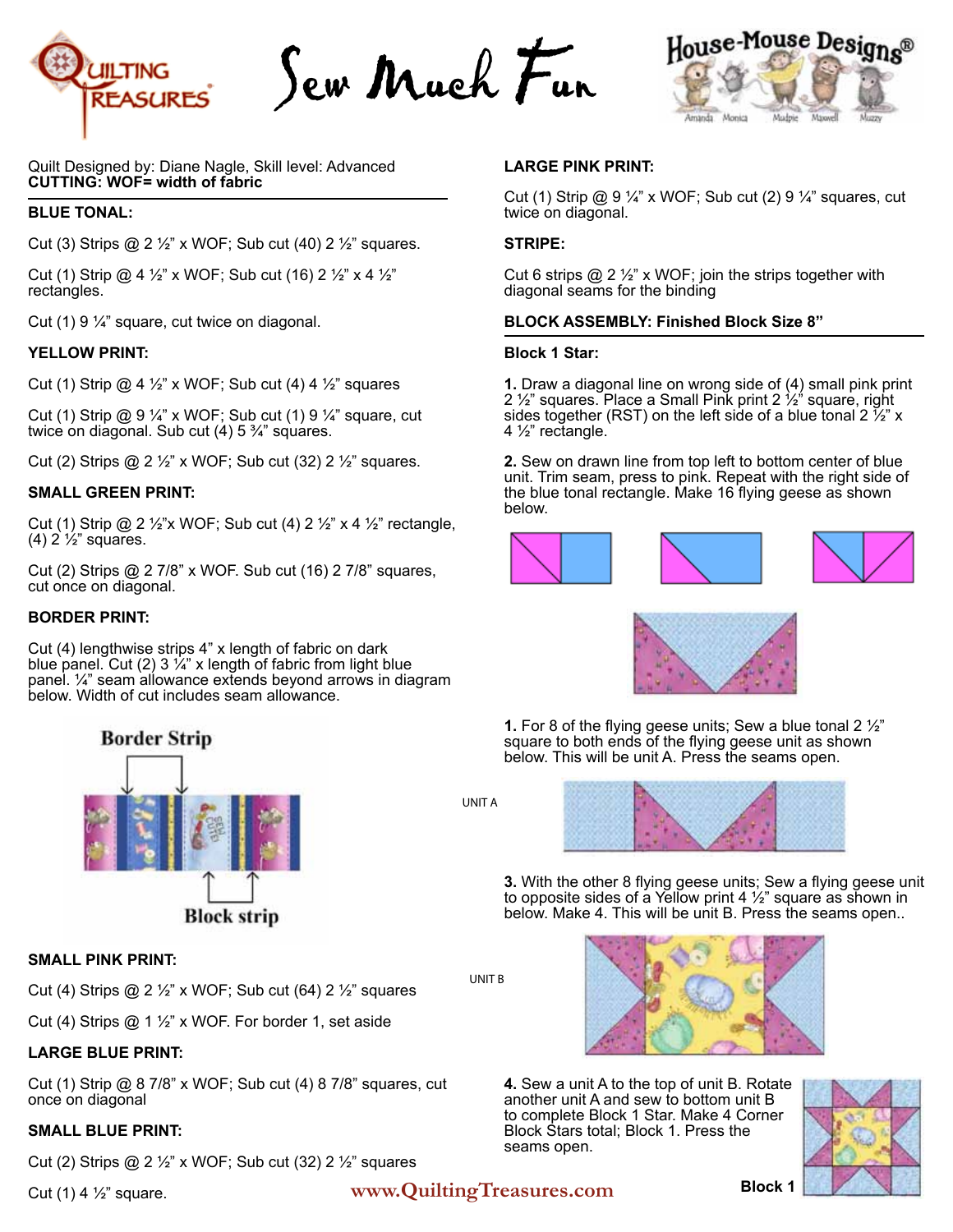

Sew Much Fun





#### **Block 3: Large Star Points**

**Block 2**

1. Sew a blue tonal and large pink print pink large triangle together along their short sides as shown below. Press the seams towards the pink print.

2. Sew a yellow print and large pink print triangle together on short sides. Press the seams towards the pink print.

3. Matching seams; sew the blue tonal / large pink print unit to the yellow print / large pink print unit to complete star point block. Press the seam open. Make 4 blocks.



## **Block 4: Diagonal Setting Blocks:**



**1.** Sew a small green print triangle to the top and left side of a yellow print 2 ½" square making Unit A. Press the seams open.

**2.** Sew a green print triangle to the left side of a yellow print 2  $\frac{1}{2}$  square, and a small blue print 2  $\frac{1}{2}$  square to the right side of the yellow square making unit B. Press the seams open.

**3.** Make another unit B and sew a small pink print 2 ½" square to the right side making unit C. Press the seams open.

4. To make the large pieced triangle, sew Unit A to the top of Unit B, and Unit C to the bottom of Unit B. To complete the block, sew a large blue print triangle to the pieced triangle on the long sides. Make 8. Press seams open.

#### **Block 5: Mitered inside corner blocks**

**1.** Cut light blue border print 3 ¼" strips into (8) 10" lengths.

nds

**Montes** 

House-Mouse Designs®

Mistri

**2.** Sew a strip to the left side of a Yellow print 5 ¾" square, stopping  $\frac{1}{4}$ " from the top corner. Sew another strip to the top of the block, again stopping  $\frac{1}{4}$ " from the top left corner. Press the seams towards the yellow square.

**3.** Miter the corner where both Border print strips meet to complete block. Press the mitered seam open. Make 4.



#### **Block 6: Center Side Blocks**

Sew 2 ½" squares in order from left to right as follows, Press all seams open;

**1.** Row 1: yellow print, small blue print, small blue print, yellow print.

**2.** Row 2: small blue print, small pink print, small pink print, small blue print

**3.** Row 3: small pink print, blue tonal, blue tonal, small pink print

**4.** Row 4: blue tonal, blue tonal, blue tonal, blue tonal

**5.** Sew rows together in order from 1 to 4 to complete block. Make 4.



#### **QUILT ASSEMBLY:**

Be sure to refer to photo of quilt for correct rotation of all blocks. The quilt center will be sewn together in horizontal rows from left to right as follows:

**1.** Row 1: Block 1, Block 4, Block 6, Block 4, Block 1- Press the seams towards the right.

**2.** Row 2: Block 4, Block 5, Block 3, Block 5, Block 4- Press the seams towards the left.

**3.** Row 3: Block 6, Block 3, Block 2, Block 3, Block 6- Press the seams towards the right.

**4.** Row 4: Block 4, Block 5, Block 3, Block 5, Block 4- Press the seams towards the left.

**5.** Row 5: Block 1, Block 4, Block 6, Block 4, Block 1- Press the seams towards the right.

**6.** After sewing each row, sew rows together, in order from 1 to 5 to complete quilt center.